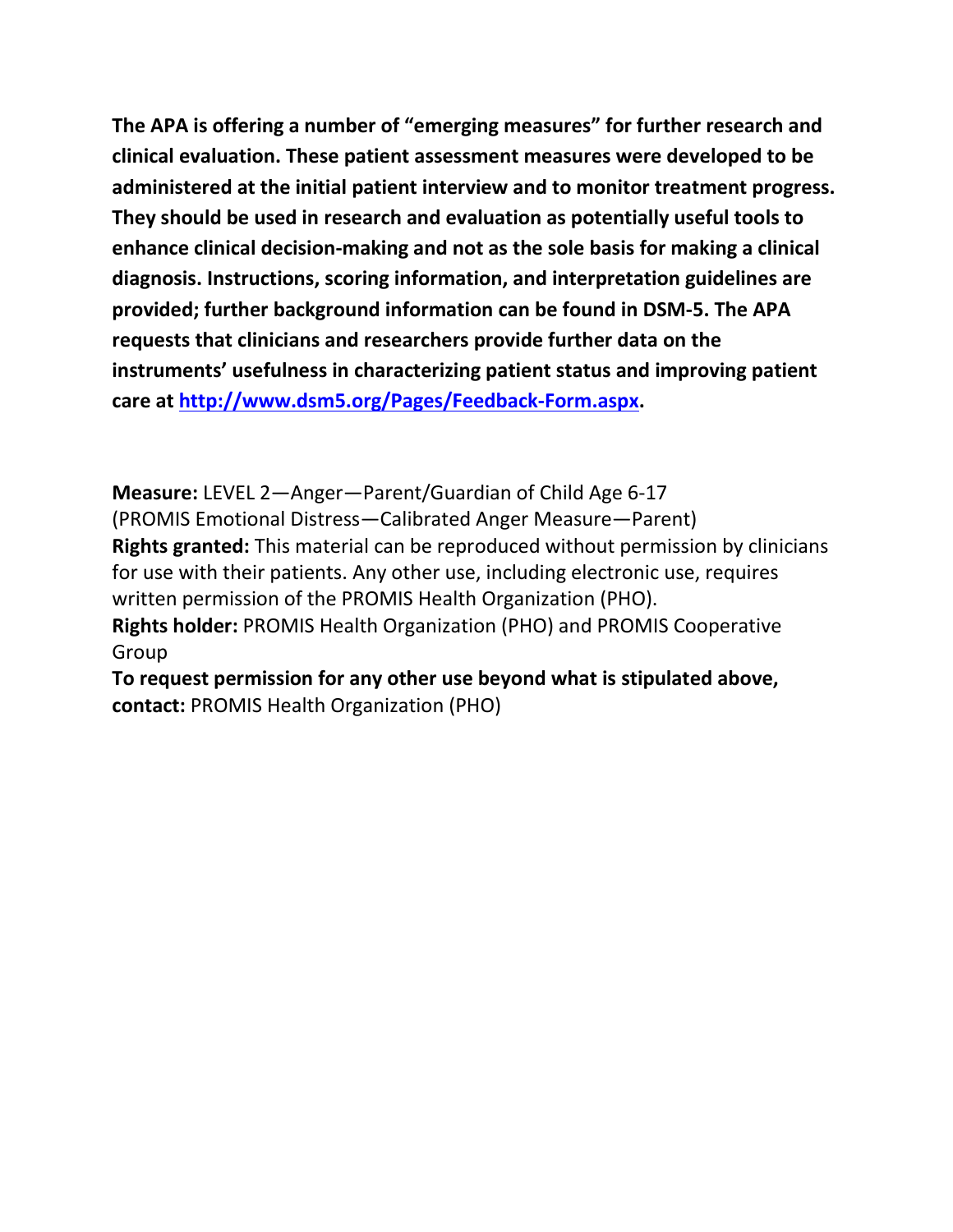## **LEVEL 2—Anger—Parent/Guardian of Child Age 6-17\***

\* PROMIS Emotional Distress—Calibrated Anger Measure—Parent**<sup>1</sup>**

| <b>Child's Name:</b>                                     | Age: | Sex: $\Box$ Male $\Box$ Female | Date: |
|----------------------------------------------------------|------|--------------------------------|-------|
| What is your relationship with the child receiving care? |      |                                |       |

**Instructions to parent/guardian:** On the DSM-5 Level 1 cross-cutting questionnaire that you just completed, you indicated that *during the past 2 weeks* your child receiving care has been bothered by "seeming irritated or easily annoyed" and/or "seeming angry or lost his/her temper" at a mild or greater level of severity. The questions below ask about these feelings in more detail and especially how often your child receiving care has been bothered by a list of symptoms **during the past 7 days. Please respond to each item by marking ( or x) one box per row.** 

|                                  |                                                                |              |                               |                  |              |                                | <b>Clinician</b><br><b>Use</b> |
|----------------------------------|----------------------------------------------------------------|--------------|-------------------------------|------------------|--------------|--------------------------------|--------------------------------|
| In the past SEVEN (7) DAYS       |                                                                |              |                               |                  |              |                                |                                |
|                                  |                                                                | <b>Never</b> | <b>Almost</b><br><b>Never</b> | <b>Sometimes</b> | <b>Often</b> | <b>Almost</b><br><b>Always</b> | <b>Item Score</b>              |
| 1.                               | My child felt mad.                                             | $\Box$ 1     | $\Box$ 2                      | $\Box$ 3         | $\Box$ 4     | $\square$ 5                    |                                |
| 2.                               | My child was so angry he/she felt like<br>yelling at somebody. | $\Box$ 1     | $\Box$ 2                      | $\Box$ 3         | $\Box$ 4     | $\Box$ 5                       |                                |
| 3.                               | My child was so angry he/she felt like<br>throwing something.  | $\Box$ 1     | $\Box$ 2                      | $\Box$ 3         | $\Box$ 4     | $\square$ 5                    |                                |
| 4.                               | My child felt upset.                                           | $\Box$ 1     | $\Box$ 2                      | $\square$ 3      | $\Box$ 4     | $\Box$ 5                       |                                |
| 5.                               | When my child got mad, he/she stayed<br>mad.                   | $\Box$ 1     | $\Box$ 2                      | $\Box$ 3         | $\Box$ 4     | $\square$ 5                    |                                |
| <b>Total/Partial Raw Score:</b>  |                                                                |              |                               |                  |              |                                |                                |
| <b>Prorated Total Raw Score:</b> |                                                                |              |                               |                  |              |                                |                                |
| <b>T-Score:</b>                  |                                                                |              |                               |                  |              |                                |                                |

<sup>1</sup>This measure was not tested in the DSM-5 Field Trials.

*©2008-2012 PROMIS Health Organization (PHO) and PROMIS Cooperative Group.*

*This material can be reproduced without permission by clinicians for use with their patients.*

*Any other use, including electronic use, requires written permission of the PHO.*